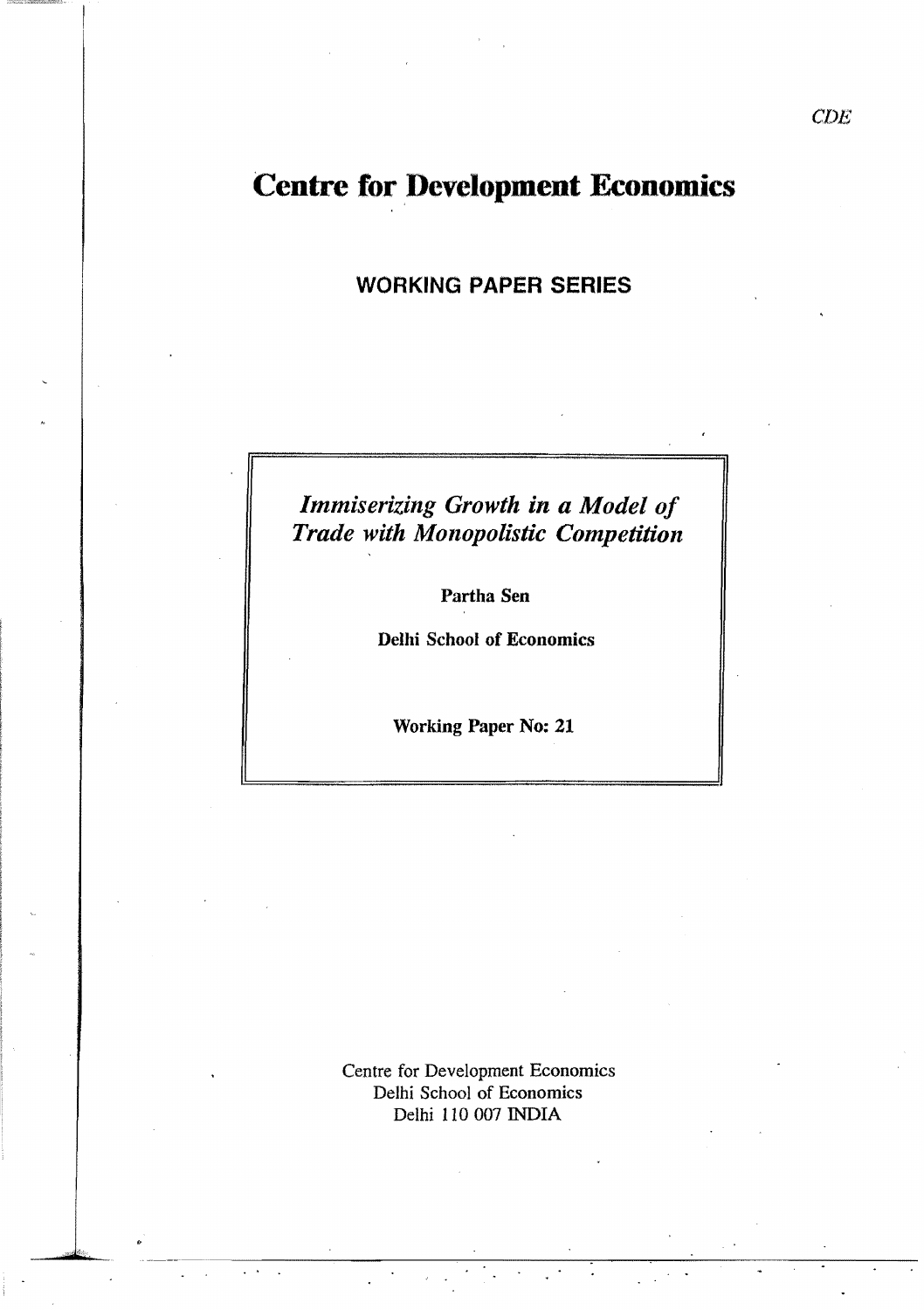## IMMISERIZING GROWTH **IN** A MODEL OF TRADE WITH MONOPOLISTIC COMPETITION

By

PARTHA SEN DELHI SCHOOL OF ECONOMICS DELHI 110007, INDIA

#### ABSTRACT

In models of trade with monopolistic competition an externality is present because of mark-up pricing. An example is provided in this paper where because of this a growth in stock of a factor of production lowers welfare.

#### ACKNOWLEDGEMENTS

I would like to thank V.Bhaskar, T.C.A.Anant, Veena Mishra and Kirit Parikh for comments on an earlier version of this paper.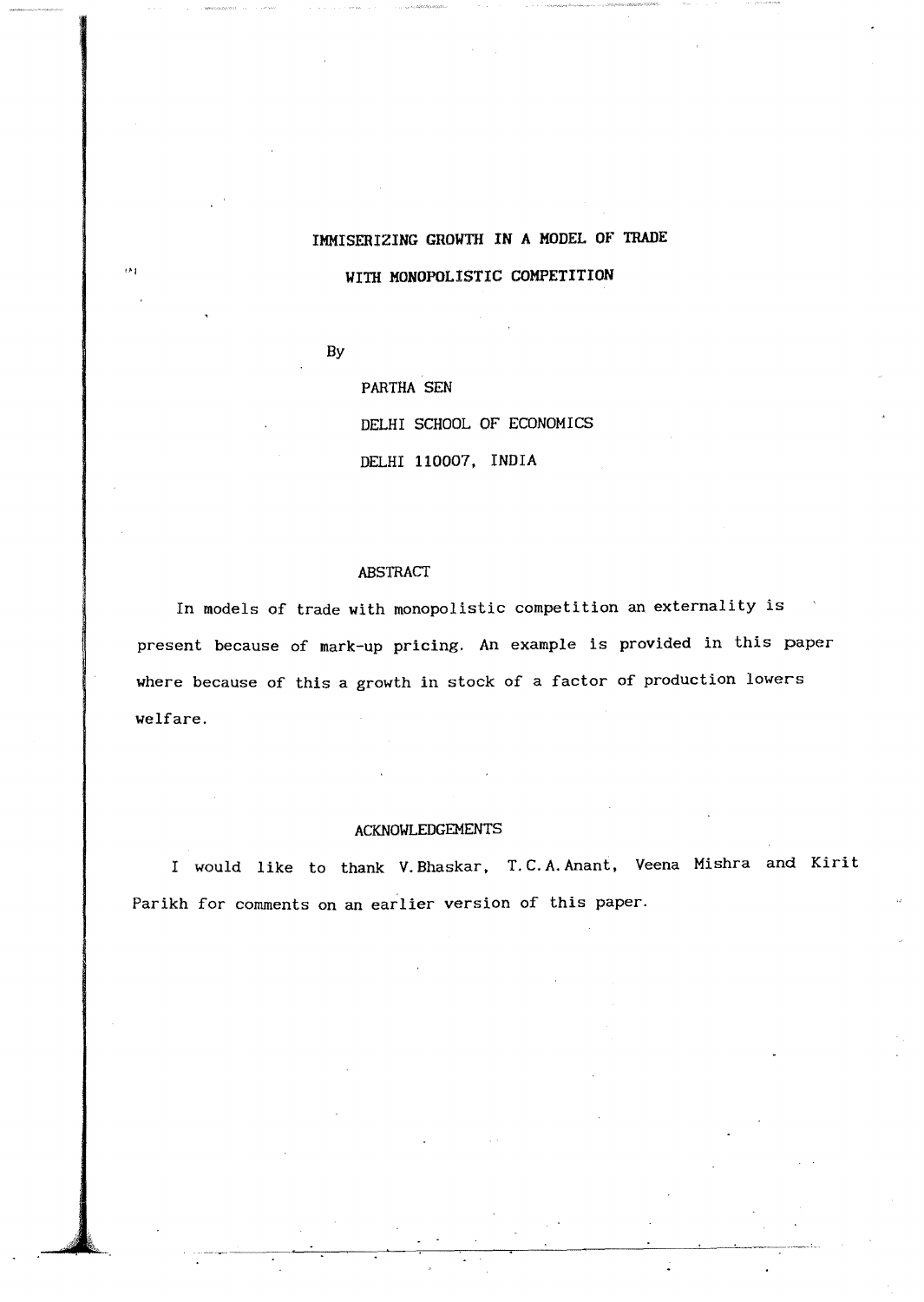#### 1. INRODUCTION

Ever since Bhagwati's seminal paper on immiserizing growth (see Bhagwati  $(1958)$ ), international trade theory has thrown up examples of welfarereducing growth. This literature has shown that in the presence of a distortion, growth in the stocks of factors of production may be welfarereducing,

The Brecher-Diaz-Alejandro (1977) model, for instance, gives an example of this phenomenon. In the presence of tariffs, an increase in the inflow of foreign capital whose profits are going to be repatriated leaves the domestic economy worse-off than in the absence of such inflows.

In the last fifteen years, since Krugman (1979), there has been a considerable output on non-competitive trade theory, especially models with monopolistic competition. This literature has forced us to rethink some of the policy prescriptions of the earlier trade-theoretic models because of the presence of externalities in them (see Helpman (1990) and Helpman and Krugman (1989) for surveys of these models),

More recently some of the non-competitive models have been applied to macroeconomic issues as well. This lterature, called the New-Keynesian macroeconomics sees a role for government intervention because, of the presence of a (demand) externality.

In models of monopolistic competition what would be the welfare consequences of a growth in the stocks of factors of production? Because of pricing above marginal cost in at least one sector. this raises the possibility of immiserizing growth. In this paper we give an example of this possibility.

In our model an increase in the labour force reduces welfare per capita.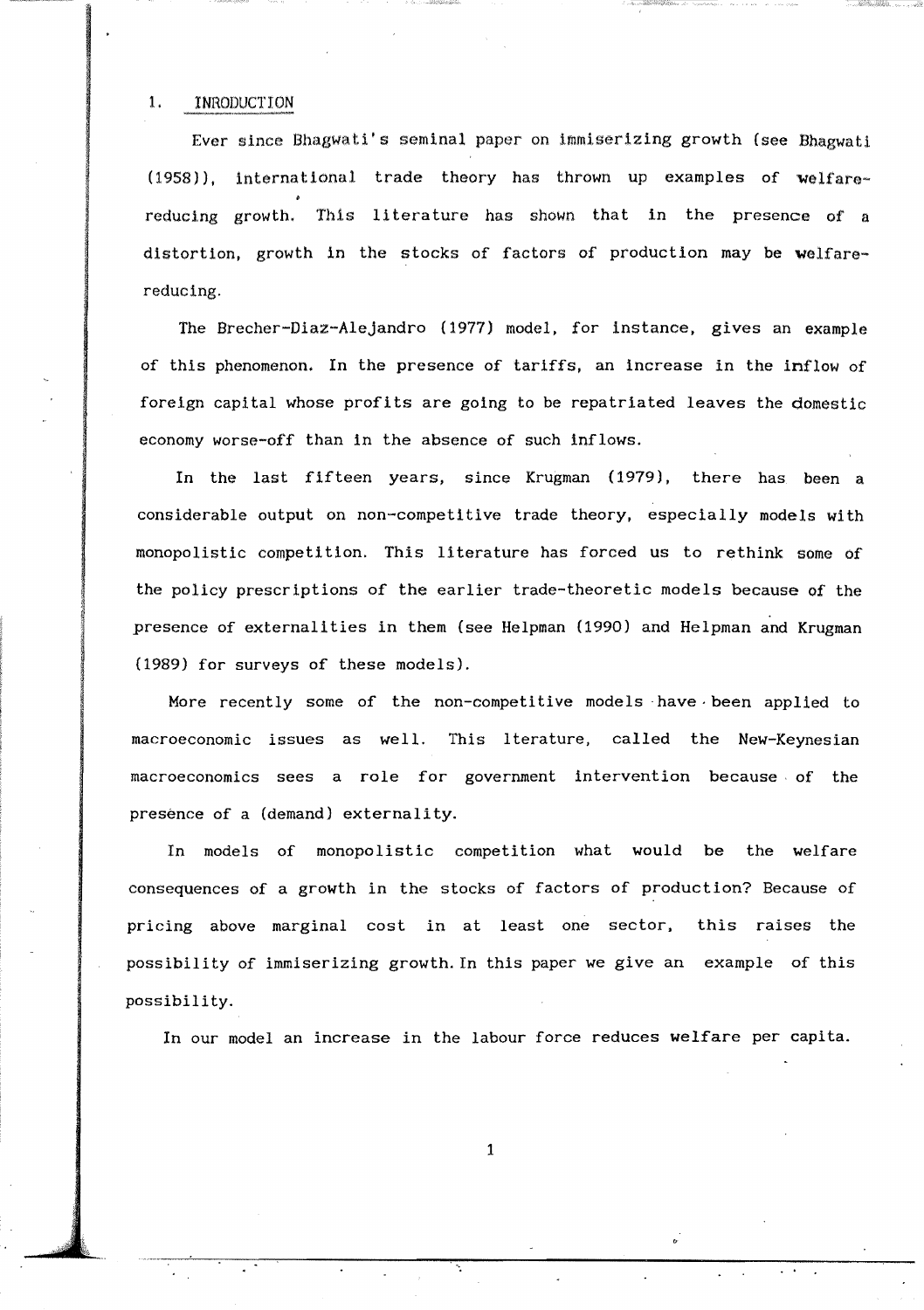This happens because 1t causes a reduction in the number of brands produced domestically, a rise in the the prices of the domestically produced brands and a decline in per capita income. Per capita income'falls while the gross domestic product rises.

In the existing literature on growth under monopolistic competition the consequences for welfare have always been favourable (as in Krugman (1979), and Venables (1987) as also the endogenous growth literature e.g., Grossman and Helpman (1991)). This is probably due to the fact that there is very little emphasis on factor markets in these models.

In the next section we set out the model In section 3 we look an increase in the labour force, while section 4 offers some concluding comments.

### 2. THE MODEL

The model consists of identical households ( L in number ), firms who produce the two goods. At the aggregate level we shall assume that this economy buys the  $n^*$  units of the foreign brands of the differentiated goods in exchange for the homogeneous good. That is we are assuming that the home produced brands of the differentiated good are non-traded. This is an assumption made elsewhere in the literature in a different context e.g., Venables (1982). We shall refer to this as inter-industry trade. The exercise in this paper could then thought of as a developing economy (because it exports a "primary commodity") experiencing an increase in its labour force. Note however that this interindustry-trade specification is for expositional convenience only. It can be shown that in the other extreme case where all the trade is of the intra-industrty trade variety (i.e., imports are paid for by the export of domestic brands of the differentiated good) also this result goes through.  $<sup>1</sup>$ </sup>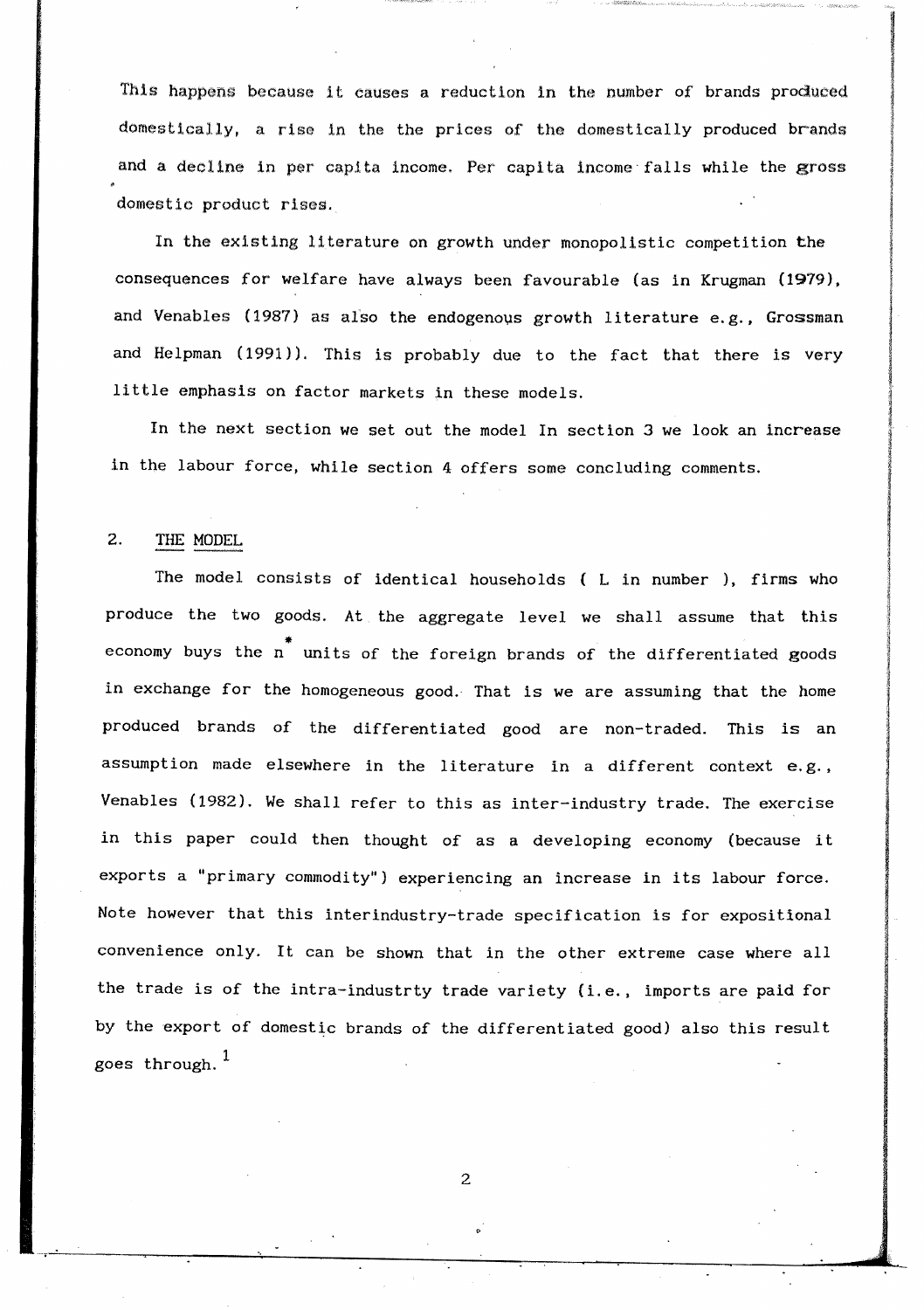The representative consumer maximizes a Cobb-Douglas utility function with the homogeneous good y and an aggregate X of the differentiated good as arguments

$$
U = y^{1-\alpha} x^{\alpha} \tag{1}
$$

subject to the following budget constraint

$$
y + PX = z \tag{2}
$$

where P is the price index corresponding to X (defined below), the price of the homogeneous good is unity and z is the gross national product per capita.

This maximization exercise yields the following demand functions

$$
PX = \alpha. z \tag{3}
$$

$$
y = (1-\alpha) \cdot z \tag{4}
$$

The indiect utility function for this problem can be written as  $V = h n^{-\alpha}$ 

$$
\mathbf{v} = \mathbf{n}.\mathbf{r} \quad \text{.z} \tag{5}
$$

where h is a constant.

Now given X from (4), the allocates consumer this the over differentiated goods i.e., to maximize

 $\left[\sum_{i} x_i^{b} + \sum_{i} x_j^{*b}\right]^{b^{-1}}$  $j=1,\ldots n$  $i=1, \ldots n$ . where  $b = 1 - 1/\sigma$  $\sigma > 1$ 

subject to

$$
\sum_{i} p_{i} x_{i} + \sum_{j} p_{j}^{*} x_{j}^{*} = PX \qquad i=1,...n. \qquad j=1,...n^{*}
$$

where

ced

ads

 $3S<sub>S</sub>$ 

 $\mathcal{L}$ 

 $an$ 

ΓV.

te-

 $\overline{ }$ 

$$
P = \left[ \sum_{i} p_i \frac{1 - \sigma_i}{j} + \sum_{j} p_j^* \frac{1 - \sigma_j (1 - \sigma_i^{-1})}{j} \right]_{i=1, ..., n, j=1, ... n}^{*}
$$

where  $x_i(x_i^*)$  is the amount of the  $i$ <sup>th</sup> ( $j$ <sup>th</sup>) brand consumed whose price is  $p_i(p_i)$ . There are  $n(n^*)$  of domestic (foreign) brands.  $\sigma$  is the elasticity of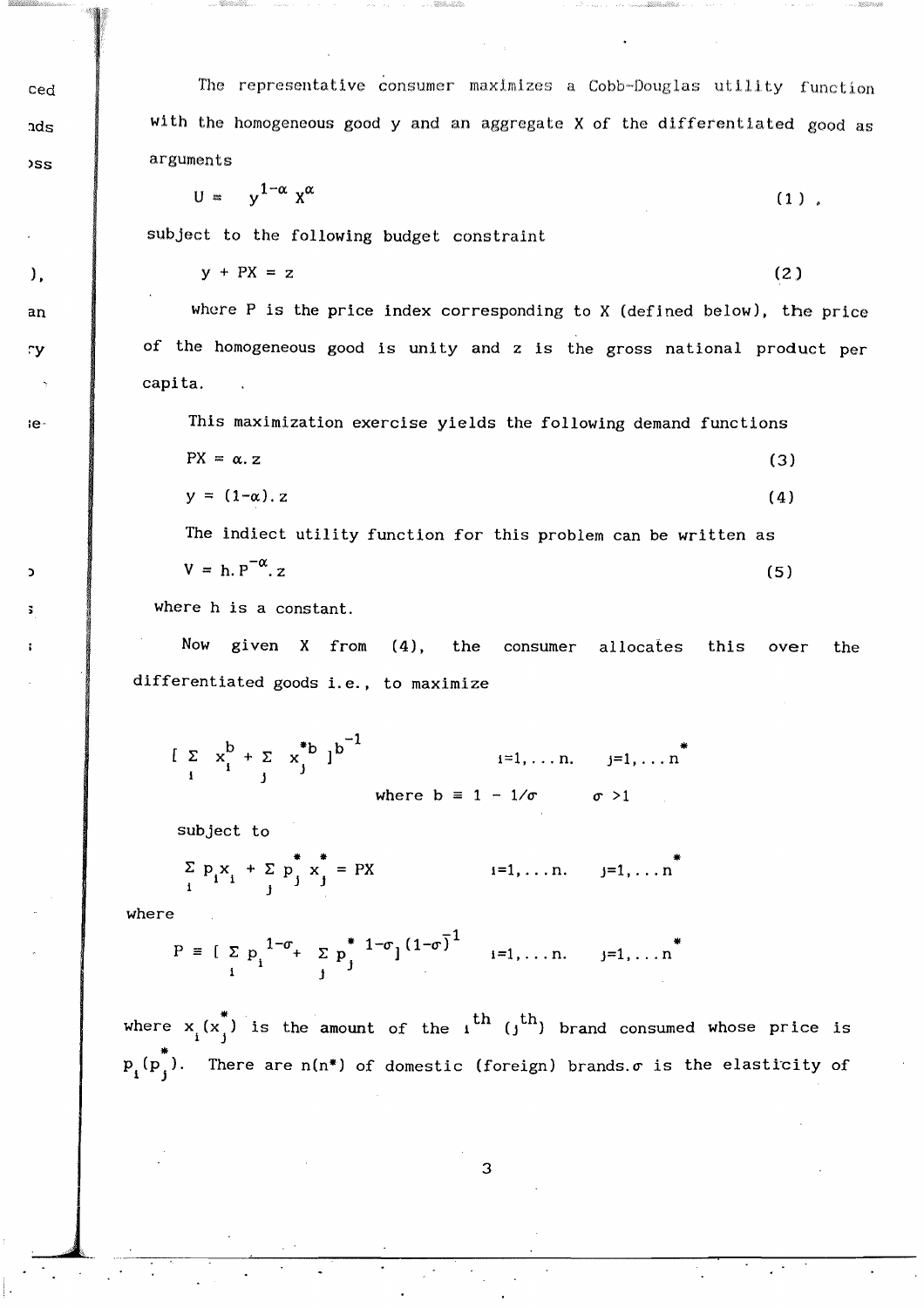substitution between the various brands of X.

This gives rise to the following demand function

$$
x_{i} = PX(p_{i}^{-\sigma}/p^{1-\sigma})
$$
\n
$$
x_{j}^{*} = PX(p_{j}^{*-\sigma}/p^{1-\sigma})
$$
\n
$$
y_{j} = 1, ..., p^{*}
$$
\n(7)

Since we shall be concerned with a symmetric equilibrium where all  $p_i$ 's and  $x_i$ 's are the same and so are all the  $p_j^*$ 's and  $x_j^*$ 's we shall drop the subscripts.

Each producer in the domestic differentiated goods industry takes the market equivalent of (6) as the demand curve. The number of brands produced domestically  $-$  n  $-$ is large enough for each producer to take P as given and for us to treat n as a continuous variable. This implies that the elasticity of demand facing each firm is  $\sigma$ .

The economy is a small one which takes as given the price and the number of brands of the differentiated good \_produced abroad. This is a natural assumption to make for a small open economy (see Venables (1982)).

(

T

The domestic firms produce the homogeneous good, using a constant returns to scale technology, and the differentiated good, the production of which exhibits increasing returns to scale due to the presence of fixed costs. There are two factors of production--capital (k) and labour (1). The homogeneous good, which is taken as the numeraire, is produced using labour and capital. This good is relatively labour-intensive. The unit cost equal to price in this industry is given below

$$
a_{1v} \cdot w + a_{kv} \cdot r = 1 \tag{8}
$$

where  $a_{i,j}$  is the amount of the input i used in the production of good j  $(i=k, l \text{ and } j=y, x)$ , w is the wage rate and r is the rental rate.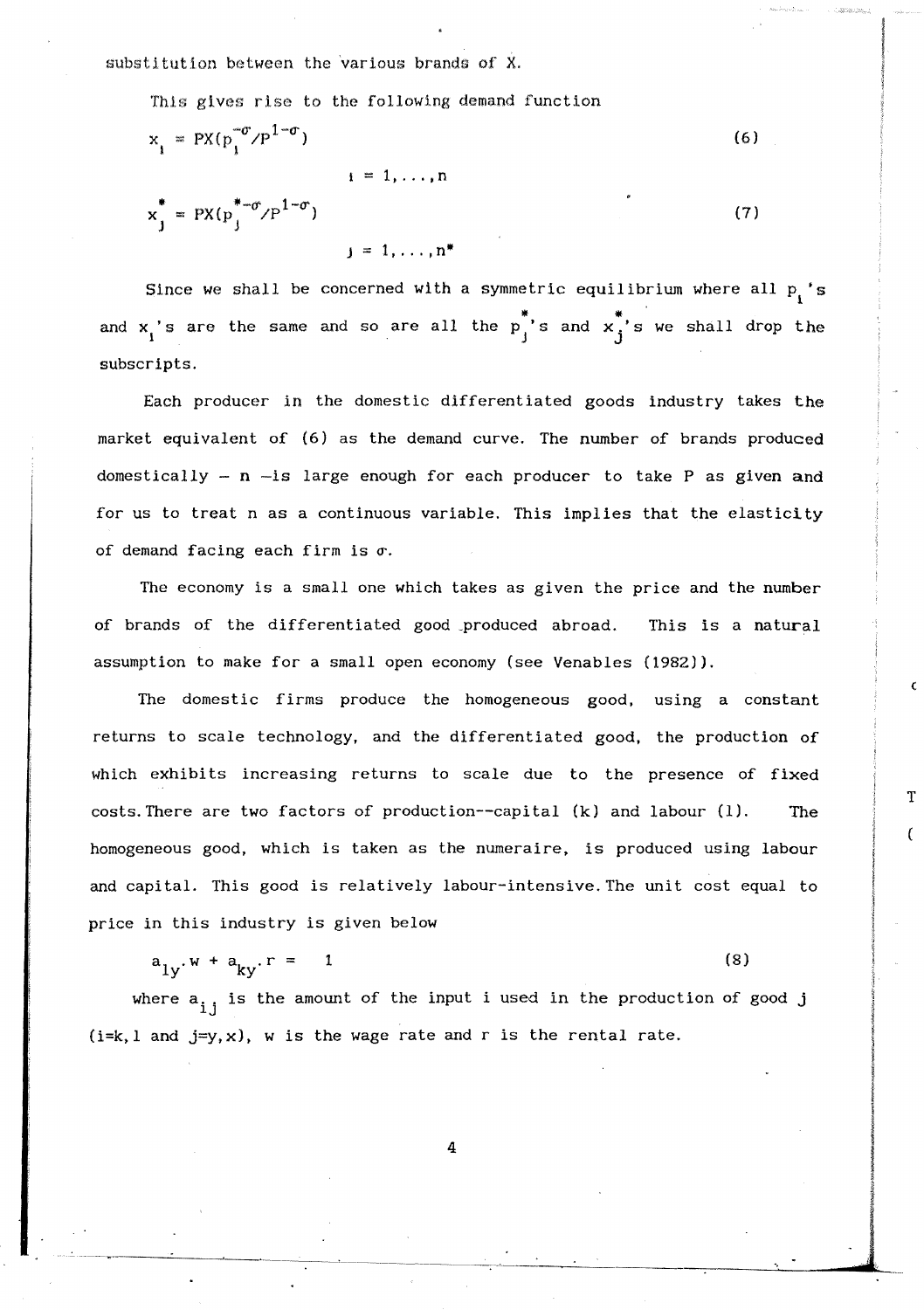In the differentiated goods industry there is a fixed cost of production, F. Only capital is used as a fixed input. Production requires  $k_F$  units of overhead capital. We have

$$
k_{rr} \cdot r = F \tag{9}
$$

The marginal cost component of the differentiated goods sector 1s also produced by a constant returns to scale technology using k and 1..

$$
a_{1x} w + a_{kx} r = m \tag{10}
$$

where m is the marginal cost of producing x.

's l

:he

nd

 $ed$ 

he

ty

II

ŧΓ

. t

f

d

e

r

)

Note in equations (8) and (10) the coefficients  $a_{i,i}$ 's themselves dependon the factor prices. In this paper to keep things manageable we shallassume that the elasticities of substitution in (8) and (10) are equal to unity i.e., we assume that the two production functions are Cobb-Douglas. Further, as mentiomned above, we shall assume that the homogeneous sector is labourintensive i.e.,  $a_{1y}/a_{ky} > a_{1x}/a_{kx}$ .

Now  $\sigma$  is the elasticity of demand facing an individual producer in the  $x$ industry and in equilibrium price of a brand will be a mark-up over marginal cost i.e.,

$$
p = (\sigma/\sigma - 1).m \tag{11}
$$

We assume that entry drives profits down to zero--the large group case. This implies that  $1/\sigma$  of total revenue would go towards covering fixed costs ( since  $(1-(1/\sigma))$  goes to cover marginalcost)

$$
\sigma^{-1} (p.v) = F \tag{12}
$$

where v is the output per brand in the differentiated goods industry. There are two factor market clearing conditions

$$
a_{1y}Y + a_{1x}nv = L \tag{13}
$$

$$
a_{kv}Y + a_{kx}nv + k_{F}n = K
$$
 (14)

Equation (13) is the labour market clearing condition, Yand nv

5

...--.--~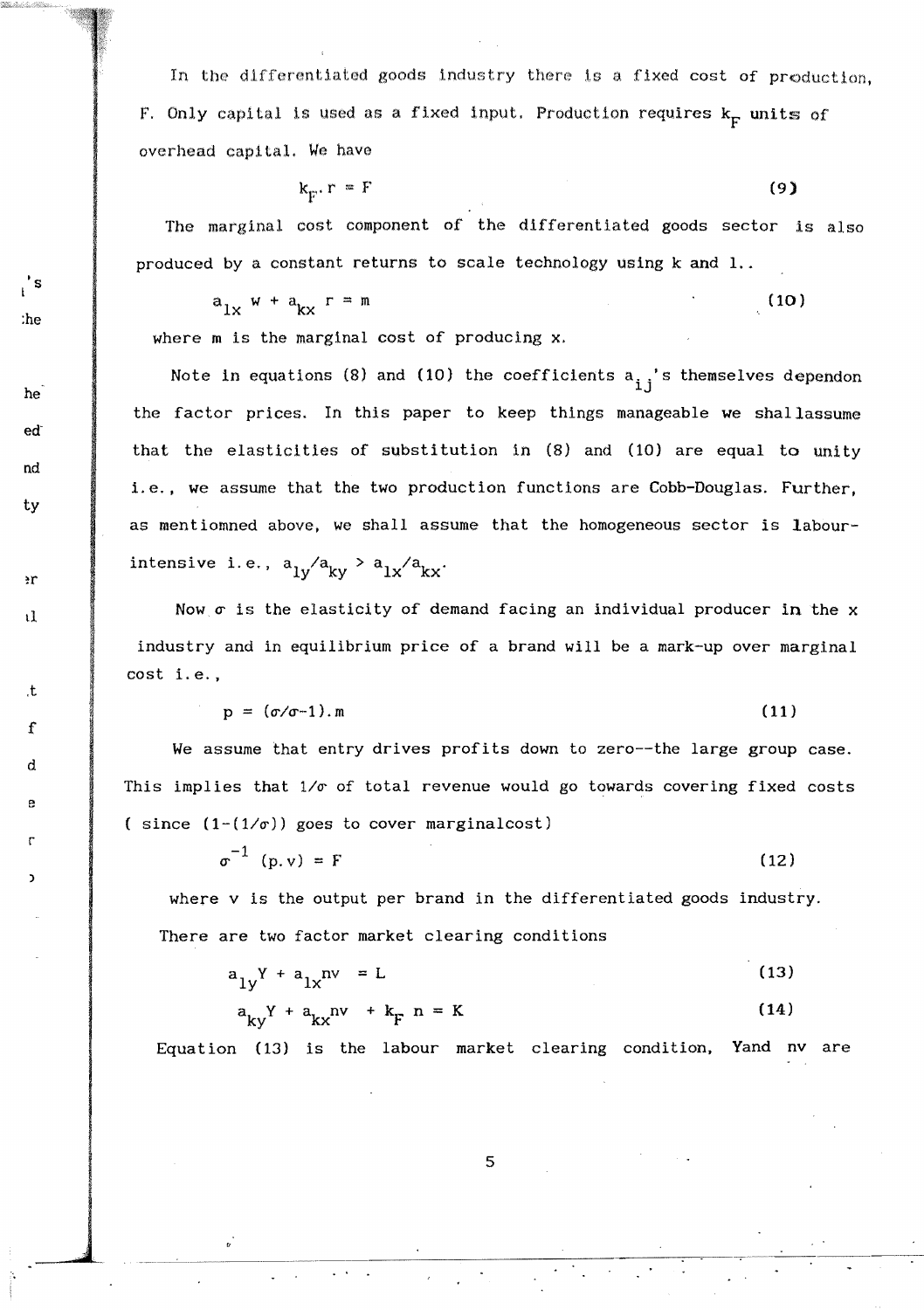respectively the domestic output of the homogeneous good and the differentiated good, Equation (14) is the market-clearing condition for capital. The total availabilty of the two factors is given by Land K.

In terms of rates of change the price equations may be written as

$$
\theta_{1y} \cdot \hat{w} + \theta_{ky} \cdot \hat{r} = 0
$$
\n
$$
\theta_{1x} \cdot \hat{w} + \theta_{kx} \cdot \hat{r} = \hat{p}
$$
\n(15)\n
$$
\hat{r} = \hat{p} + \hat{v}
$$
\n(16)

where  $\theta_{ij}$  is the share of the i<sup>th</sup> input in the relevant cost equation. We can solve these three equations for three variables in terms of the fourth. In particular  $\hat{w}$ ,  $\hat{p}$  and  $\hat{r}$  can be solved as functions of  $\hat{v}$  (see the Appendix).

Turning now to the factor market equilibrium conditions for K and L, we have

$$
\delta_{1y}\hat{Y} + \delta_{1x}\hat{V} + \delta_{1x}\hat{n} = \hat{L} - {\delta_{1y}\theta_{ky}} + \delta_{1x}\theta_{kx}({\hat{w} - \hat{r}})
$$
 (18)

$$
\delta_{1y}\hat{Y} + \delta_{kx}\hat{V} + (1 - \delta_{ky})\hat{n} = \hat{K} + \{\delta_{ky}\theta_{1y} + \delta_{kx}\theta_{1x}\}(\hat{W} - \hat{r})
$$
\n(19)

Since the upper-tier utility function is assumed to be Cobb-Douglas and the differentiated good is non-traded i.e.,  $L \times = v$  (remember  $x$  is the demand per domestic brand per capita and L is the size of the labour force), we have from equations (3) and (7),

 $\hat{v} = -\sigma \hat{p} + (\sigma - 1).\hat{P} + (L.z)$  (20)

In equation (20) the last term is the percentage change in GDP  $(L, z)$ , where Z is per capita income.

Now consider an increase in the labour force. As shown in the Appendix we have  $\overline{Y/L}$  > 0,  $\overline{V/L}$  > 0 and  $\overline{n/L}$  < 0. These results make sense intuitively. A growth in the labour force causes those sectors to expand which use labour (y is the most labour-intensive followed by the variable component of the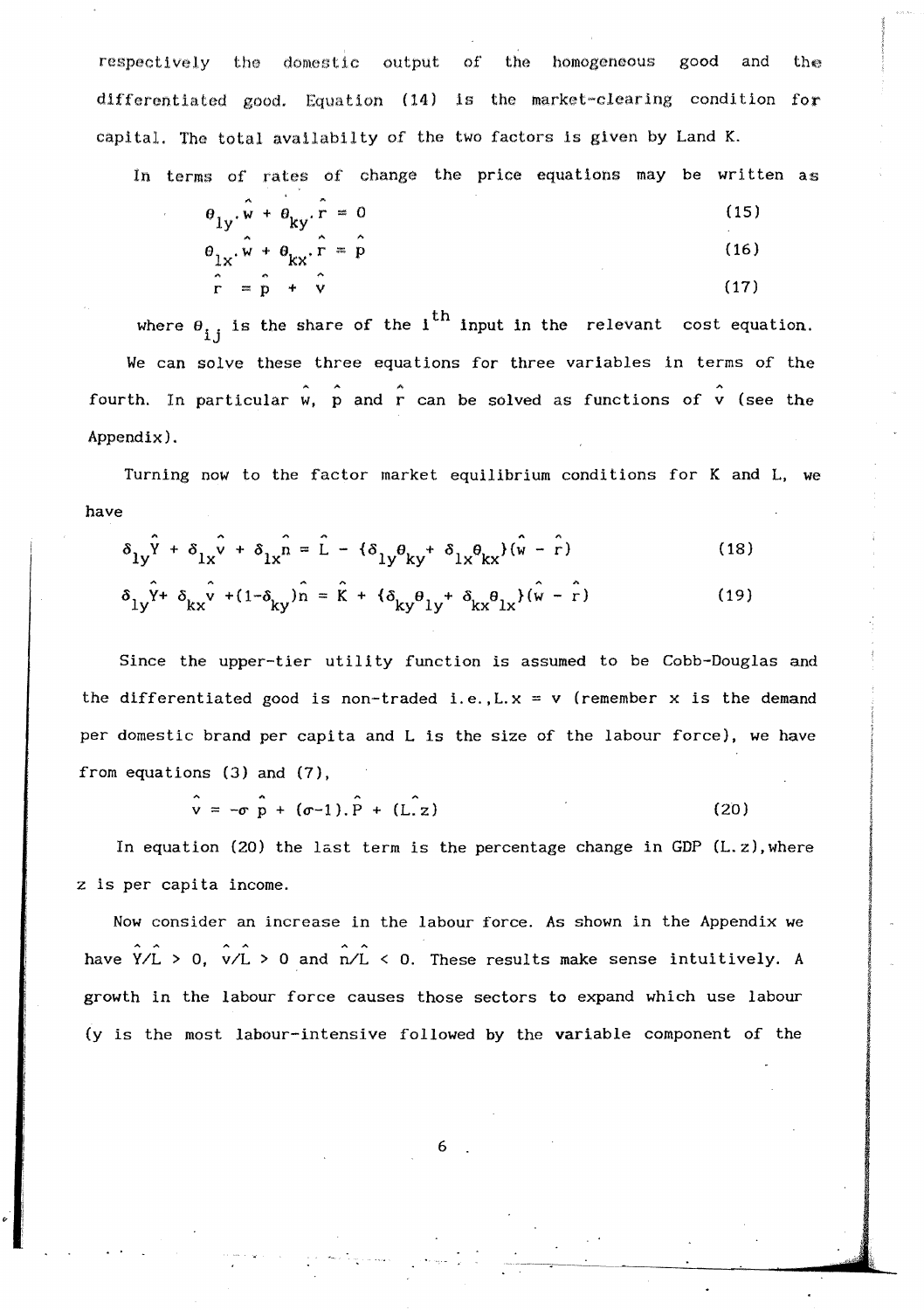differentiated goods sector) while n contracts as capital is drawn out of that sector. A rise in  $v$  raises  $p$ . This in turn implies that the wage rate would fall and the rental rate would rise. Since there is an excess supply of labour and capital becomes relatively scarce, we would expect the price of the former to fall while the price of the latter rises. Going back to the indirect utility function (equation (5) above) and the definition of p. we find that both the rise in p and the decline in n raise P and are therefore welfare reducing. The third determinant of welfare is per capita income to which we turn to next.

First we note, as shown in the Appendix, that the gross domestic product rises following the increase in  $L$  . The magnitude of the increase in  $Y$ outweighs the that of a decline in n on the GDP, while p. v (the value of output per brand of the differentiated good) increases. However, per capita income (i. e., GDP/L) falls. Loosely speaking, there are diminishing returns at the aggregate level to labour.

To sum up then we have

i

j

is

he

эr

e

Ie

 $\hat{P} = \beta(\hat{p} + (1-\sigma)^{-1} \cdot \hat{n}) = \beta \hat{v} \cdot (\theta_{1v} - \theta_{1x}) / (\theta_{1x}) + \beta \cdot \hat{n} / (1-\sigma) > 0$  (21)

 $\beta$  is the share of the domestic differentiated goods in PX. The sign in (21) follows since y is the labour-intensive good.

And the change in per capita welfare is given by

 $\hat{V} = -\alpha \hat{P} + \hat{z} < 0$  (22)

So we see that in this example an increase in the labour force unambiguously reduces per capita welfare. The reasons are fairly obvious. From a social point of view there is an underproduction of the differentiated good and the growth in the labour force exacerbates this. It also reduces per capita income. Note in a one factor model with w given (as in Venables (1987)) per capita income does not change.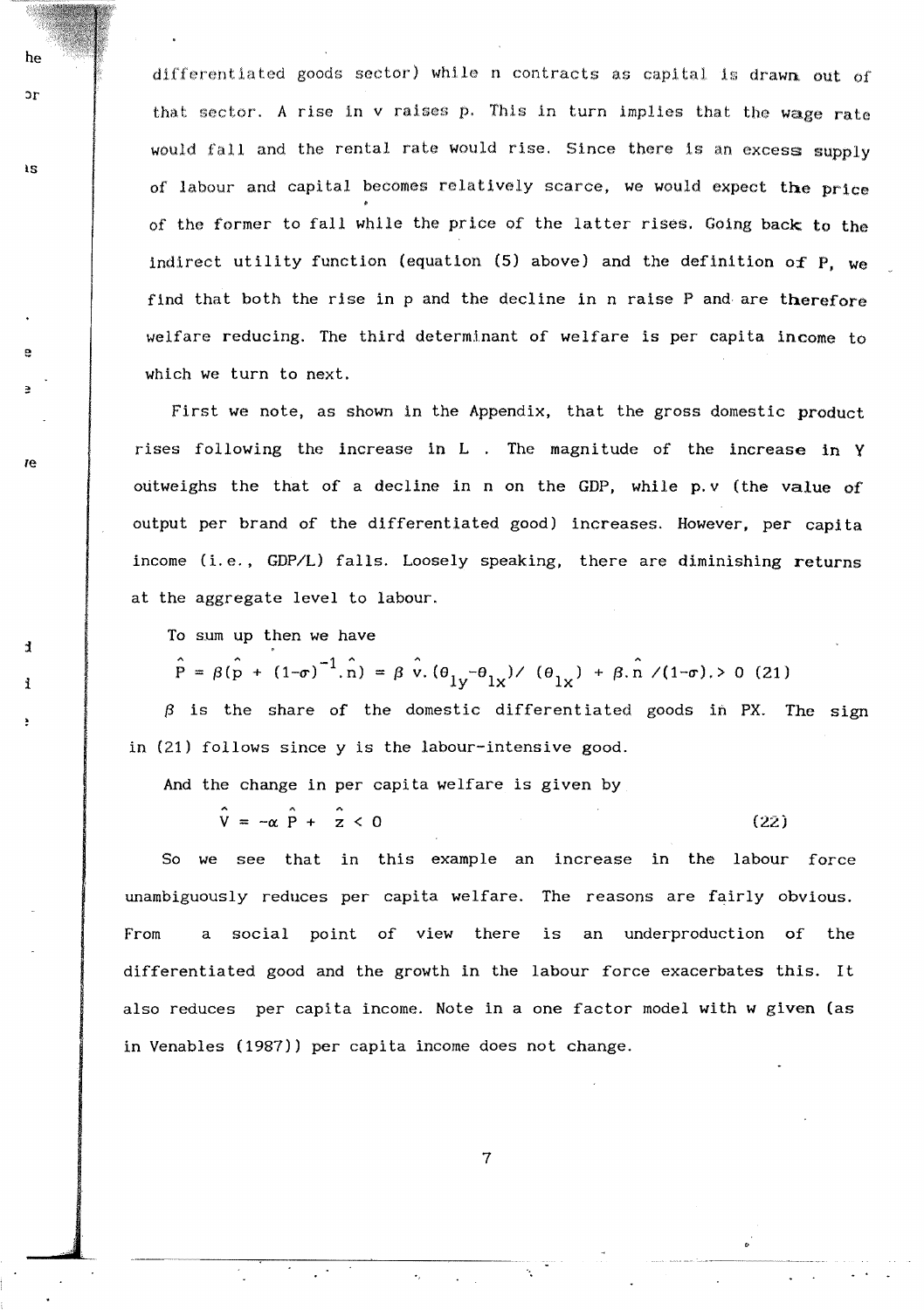Before leaving this section note that this result would hold in a closed economy as well. For a closed economy the only difference would be that  $\beta=1$ .

#### 4 CONCLUS IONS

What are the effects of growth in the supply of a factor of production in a model with an imperfectly competitive sector? From the literature on immiserizing growth, the possibility of growth in a model with a monopolistically competitive sector reducing the welfare of a representative individual exists. However in the literature where growth has been considered it has always been found to be welfare increasing. This includes the papers by Krugman (1979) Venables (1987) and the endogenous growth literature e.g., Grossman and Helpman (1991).

In this paper we provided an example of welfare reducing growth in a trade model with monopolistic competition. The example provided looked at an exogenous increase in the labour force. We found that per capita income and the number of brands fall, while price per brand increased thus unambiguously reducing welfare.

In models of monopolistic competition there is an underproduction, from the social point of view, in the differentiated goods industry. This because of pricing above marginal cost. In the Dixit-Stiglitz type utility function (among others) there is a love for variety. In the example provided in this paper, following an increase in the labour force, the number of brands produced domestically falls (with the number of foreign brands given exogenously). Output per brand increases but this raises the price of each brand and thus is welfare reducing. Income per capita falls which reinforces the immiserizing tendency.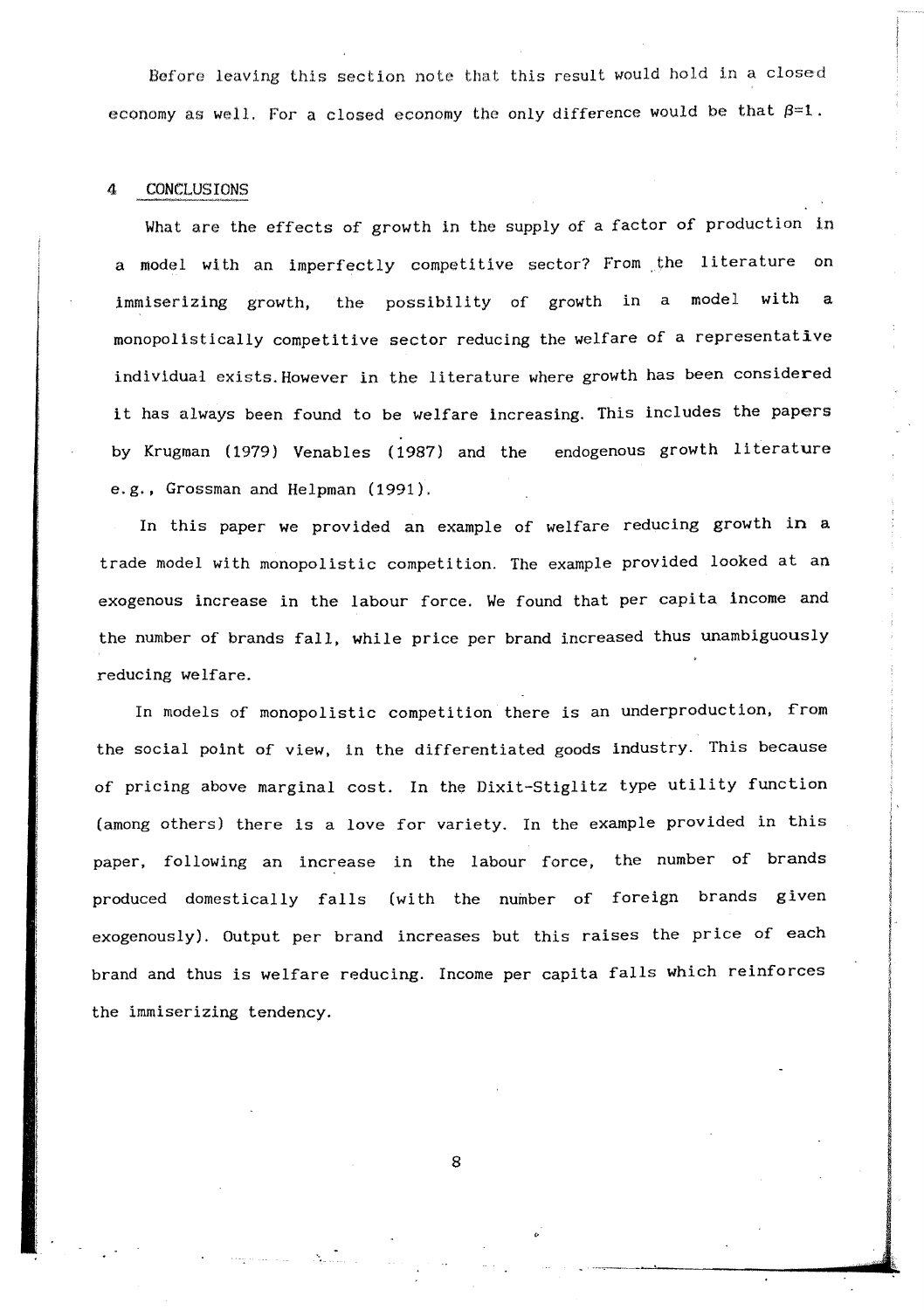### FOOTNOTE

 $\pmb{\Pi}$ 

 $\mathbf n$ 

 $\overline{\mathbf{a}}$ 

 $\overline{B}$ 

 $\mathbf k$ 

 $\overline{z}$ 

 $\bullet$ 

1. This is shown in an earlier version of this paper available from the author on request.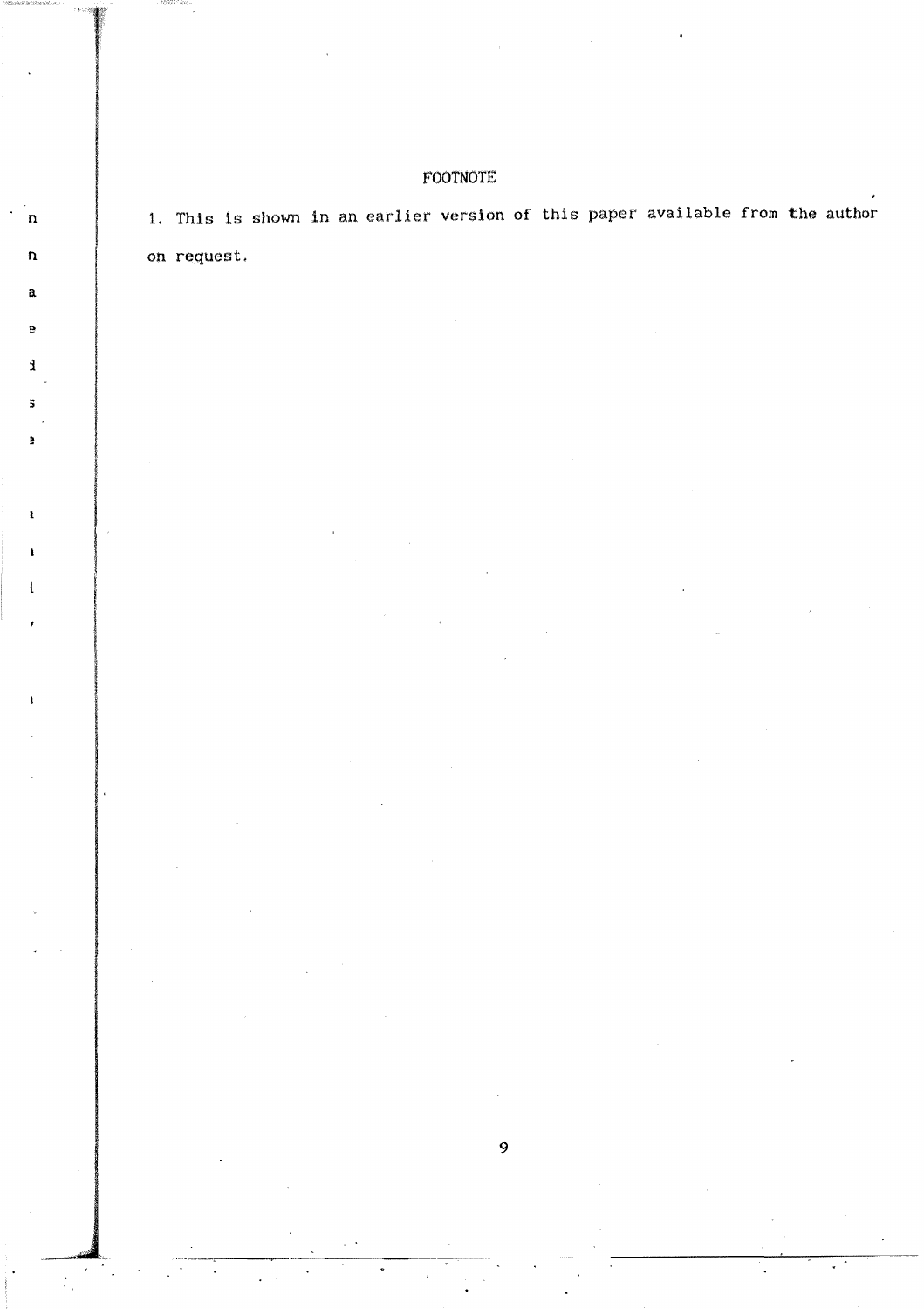#### **REFERENCES**

Bhagwati, J. (1958) Immiserizing Growth: A Geometrical Note, Review of Economic Studies, 25, 201-205.

Brecher, R.A. and C.F.Diaz-Alejandro, (1977) Tariffs, Foreign Capital and Immiserlng Growth, Journal of International Economics, 7 ,317-322.

Grossman, G. M. and E. Helpman, (1991), Innovation and Growth in the Global Economy, MIT Press Cambridge, Mass..

Helpman, E (1989), Monopolistic Competition in International Trade, Frank Graham Memorial Lecture, Princeton University Mimeo.

Helpman E. and P.R. Krugman (1989), Trade Policy and Market Structure, MIT Press, Cambridge, Mass..

Venables, A.J. (1987), Trade and Trade Policy with Diferentiated Products: A Chamberlinian - Ricardian Model. Economic Journal, 97 , 700-717.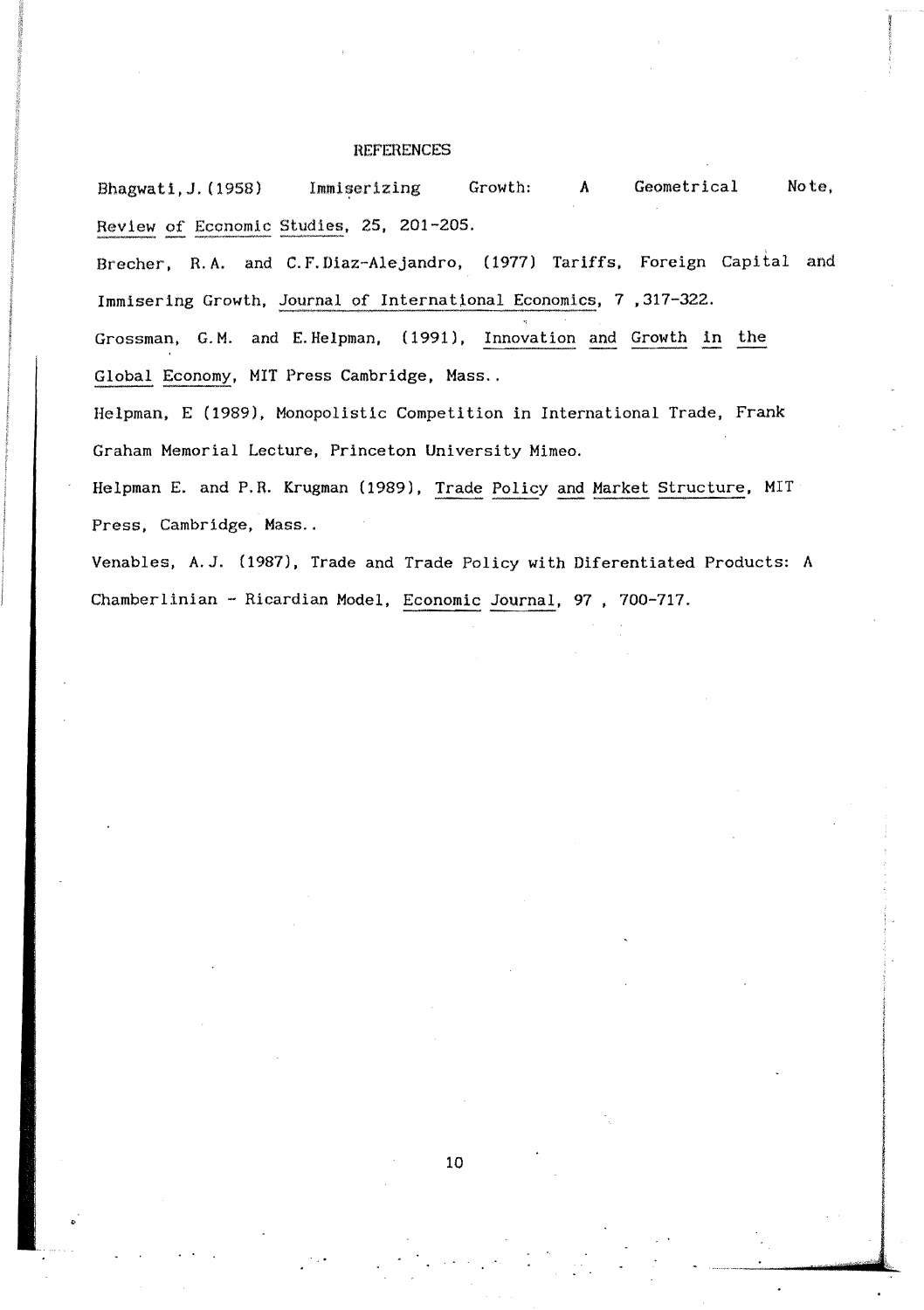#### APPENDIX

H

From equations  $(15)$ ,  $(16)$  and  $(17)$  we have,  $\hat{\dot{\bf w}}\,\rightleftharpoondown\,\hat{\dot{\bf v}}\,=\,-\theta_{\bf kx}\,\rightleftharpoondown\,\theta_{\bf 1x}$  $(A1)$  $\hat{r}$  /  $\hat{v}$  =  $\theta_{1v}$  /  $\theta_{1x}$  $(A2)$ 

$$
\hat{p} \times \hat{v} = (\theta_{1y} - \theta_{1x}) \times \theta_{1x}
$$
 (A3)

Using these in equations (18), (19) and (20), we get the following system

$$
\begin{bmatrix}\n\delta_{1y} & (\delta_{1x} + \delta_{1y}, \theta_{ky})/\theta_{1x} & \delta_{1x} \\
\delta_{ky} & -\delta_{ky}, \theta_{1y}/\theta_{1x} & 1 - \delta_{ky} \\
(1-\alpha\beta) & a_{32} & \beta(1-\alpha)\n\end{bmatrix}\n\begin{bmatrix}\n\hat{y} \\
\hat{y} \\
\hat{v} \\
\hat{n}\n\end{bmatrix} =\n\begin{bmatrix}\n\hat{L} \\
0 \\
0\n\end{bmatrix}
$$
\n(A4)

where  $a_{32} = 1 + (\sigma - (\sigma - 1)\beta) (\theta_{1y} - \theta_{1x})/\theta_{1x} - \alpha \cdot \beta \cdot \theta_{1y}/\theta_{1x} = (\sigma - 1) \cdot (1 - \beta).$  $((\theta_{1y} - \theta_{1x})/\theta_{1x})$ .  $(1-\alpha\beta)$ .  $(\theta_{1y}/\theta_{1x})$  is positive.  $\beta$  is the share of the domestically produced brands in PX. The term  $1-\alpha\beta$  is the share of Y in GDP (because  $\alpha\beta$  is the share of v).

The determinant of the coefficient matrix in (A4) is given by  $\mathbb{D}^{\equiv}\big(1-\alpha\beta\big)\big\{\big(1-\delta_{\mathrm{ky}}\big)\big(\delta_{1\mathrm{x}}+ \; \delta_{1\mathrm{y}}\;\theta_{\mathrm{ky}}\big) + \; \delta_{\mathrm{ky}}\cdot\theta_{1\mathrm{y}}\cdot\delta_{1\mathrm{x}}\big\}/ \theta_{1\mathrm{x}} - a_{32}\big(\delta_{1\mathrm{y}}-\delta_{\mathrm{ky}}\big) - \; \beta\big(1-\alpha\big)\cdot\delta_{\mathrm{ky}}\big/\theta_{1\mathrm{x}}$  $=-(\delta_{1y}-\delta_{ky})(\sigma-1)(1-\beta)(\theta_{1y}-\theta_{1x})\theta_{1x}^{-1}-(1-\alpha\beta-\delta_{ky}(1-\beta))\theta_{1x}^{-1}$  < 0 Solving for  $\hat{Y}$ ,  $\hat{V}$  and  $\hat{n}$  from (A4), we get equations (A5) to (A7)  $\hat{\Upsilon} \ / \ \hat{L} = (-1/D) \{ \delta_{\mathbf{k}\mathbf{v}} \boldsymbol{\theta}_{1\mathbf{y}} \ \beta (1-\alpha) / \boldsymbol{\theta}_{1\mathbf{x}} \ + \ (1-\delta_{\mathbf{k}\mathbf{y}}) \ a_{32} \} \ > \ 0$  $(A5)$  $\hat{v}$  /  $\hat{L} = (-1/D) \{ \delta_{kv} \beta (1-\alpha) + (1-\alpha \beta) \} > 0$  $(A6)$  $\hat{n} \times \hat{L} = (1/D) {\delta_{kv} (a_{32} - (1 - \alpha \beta) \theta_{lv} / \theta_{lx})}$ 

$$
= -\delta_{ky} \cdot (\sigma - 1) \cdot (1 - \beta) \cdot (\theta_{1y} - \theta_{1x}) / \theta_{1x} < 0
$$
 (A7)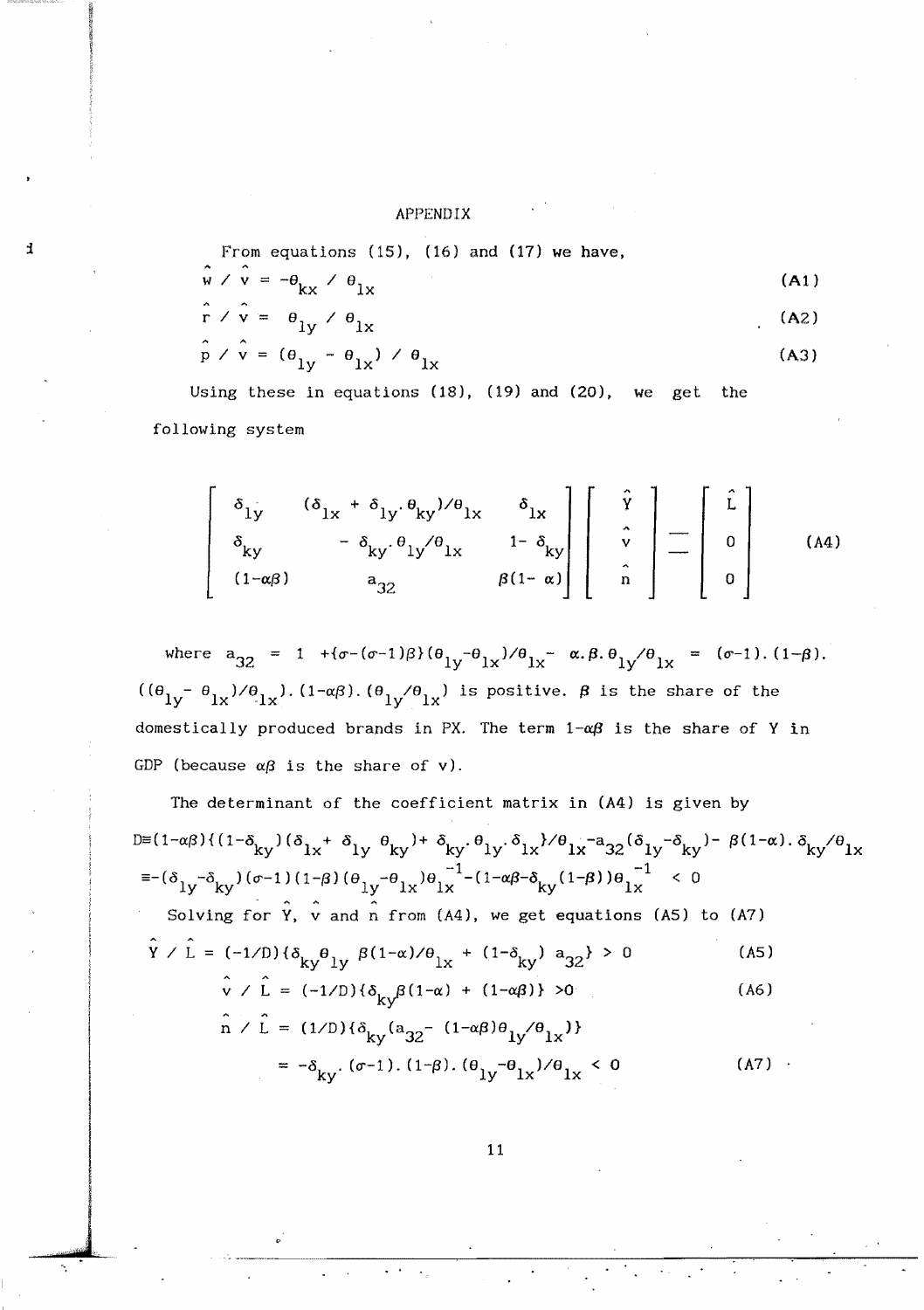Now

$$
\hat{\text{GDP/L}} = (1 - \alpha \beta) \cdot \hat{Y} \cdot \hat{L} + \alpha \beta \cdot (\hat{n} + \hat{p} + \hat{v})
$$
  
= -(1/D.  $\theta_{1x}$ ) [(1- $\alpha\beta$ - $\delta_{ky}$ ) ( $\sigma$ -1)(1- $\beta$ ) ( $\theta_{1y}$ - $\theta_{1x}$ ) - {1- $\alpha\beta$ - $\delta_{ky}$  (1- $\beta$ ) ) $\theta_{1y}$  ]>0  
(A8)

and

$$
\hat{z} = \hat{\text{GDP}} - \hat{L} = (1/\theta_{1\dot{x}}\text{D})\left[\left(1-\alpha\beta-\delta_{1y}\right)(\sigma-1)\left(1-\beta\right)(\theta_{1y}-\theta_{1x}) - \left(1-\alpha\beta-\delta_{ky}\left(1-\beta\right)\right)\theta_{ky}\right] < 0
$$
\n(A9)

In equations (A8) and (A9) we have used the assumption that y is the labour-intensive good so that

 $1-\alpha\beta \ \equiv \ Y \ / (n,p,v \ + \ Y) \ \equiv \ (w.\,a_{1y}^{~+} \ r.\,a_{ky})/ (r.K \ + \ w.L)$ 

Dividing and multiplying the first term in the numerator by w. L and the last term in the numerator by r.K , we get

 $1-\alpha\beta = \delta_{1y} \cdot \gamma + \delta_{ky} \cdot (1-\gamma)$ ,

where  $\gamma$  is the share of wages in National Income. Because  $\delta_{ky} \leq \delta_{ly'}$ , we have  $\delta_{1y} \ge 1-\alpha\beta \ge \delta_{ky}$ .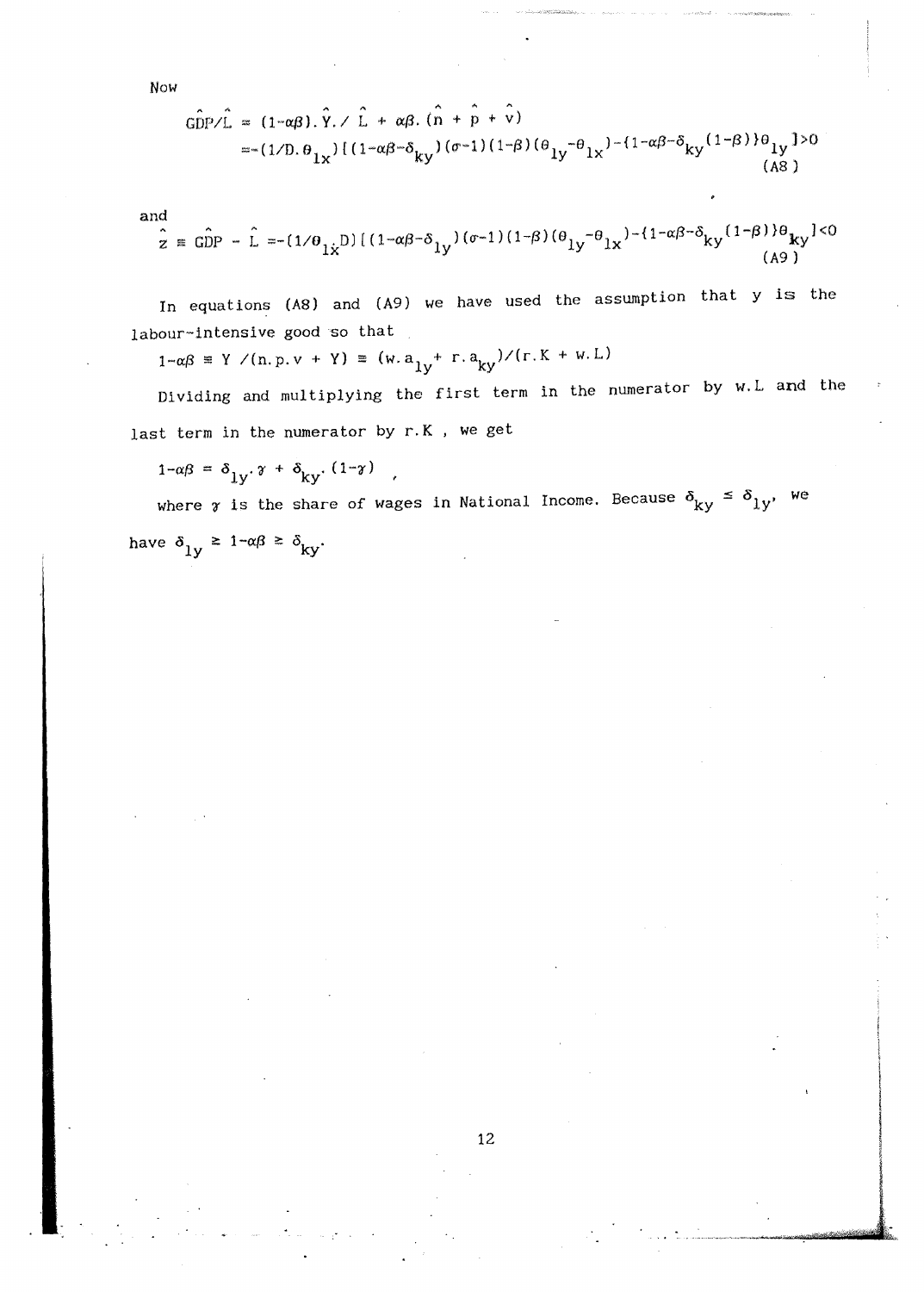CENTRE FOR DEVELOPMENT ECONOMICS WORKING PAPER SERIES

|       | Number         | Author(s)                                   | Title                                                                                                                                |
|-------|----------------|---------------------------------------------|--------------------------------------------------------------------------------------------------------------------------------------|
| 1 < 0 | $\mathbf{I}$   | Kaushik Basu<br>Arghya Ghosh<br>Tridip Ray  | The<br>Babu<br>and<br>The<br>Boxwallah<br>Managerial Incentives and Government<br>Intervention<br>(Jan 1994)                         |
| the   | $\overline{a}$ | M. N. Murty<br>Ranjan Ray                   | Taxation<br>Optimal<br>and<br>Resource<br>Transfers in a Federal Nation<br>(Feb 1994)                                                |
| the   | 3              | V. Bhaskar<br>Mushtaq Khan                  | Privatization and Employment : A<br>Study of The<br>Jute Industry<br>in<br>Bangladesh<br>(Mar 1994)                                  |
|       | 4              | V. Bhaskar                                  | Distributive Justice and The Control<br>of Global Warming (Mar 1994)                                                                 |
|       | 5              | Bishnupriya Gupta                           | The Great Depression and Brazil's<br>Capital Goods Sector :<br>A Re-examination<br>(Apr 1994)                                        |
|       | 6.             | Kaushik Basu                                | Where There Is No Economist ; Some<br>Institutional and Legal Prerequisites<br>Economic<br>Reform<br>of<br>in<br>India<br>(May 1994) |
|       | 7.             | Partha Sen                                  | An Example of Welfare Reducing Tariff<br>Under Monopolistic Competition<br>(May 1994)                                                |
|       | 8.             | Partha Sen                                  | Environmental Policies and North-<br>South Trade : A Selected Survey of<br>(May 1994)<br>The Issues                                  |
|       | 9.             | Partha Sen<br>Arghya Ghosh<br>Abheek Barman | The Possibility of Welfare Gains with<br>Capital Inflows in A Small Tariff-<br>Ridden Economy (June 1994)                            |
|       | 10.            | V. Bhaskar                                  | Sustaining Inter-Generational<br>Altruism<br>when<br>Social<br>Memory<br>is<br>Bounded<br>(June 1994)                                |
|       | 11.            | V. Bhaskar                                  | Repeated Games with Almost Perfect<br>Monitoring by Privately Observed<br>(June 1994)<br>Signals                                     |

 $\cdot\text{O}$